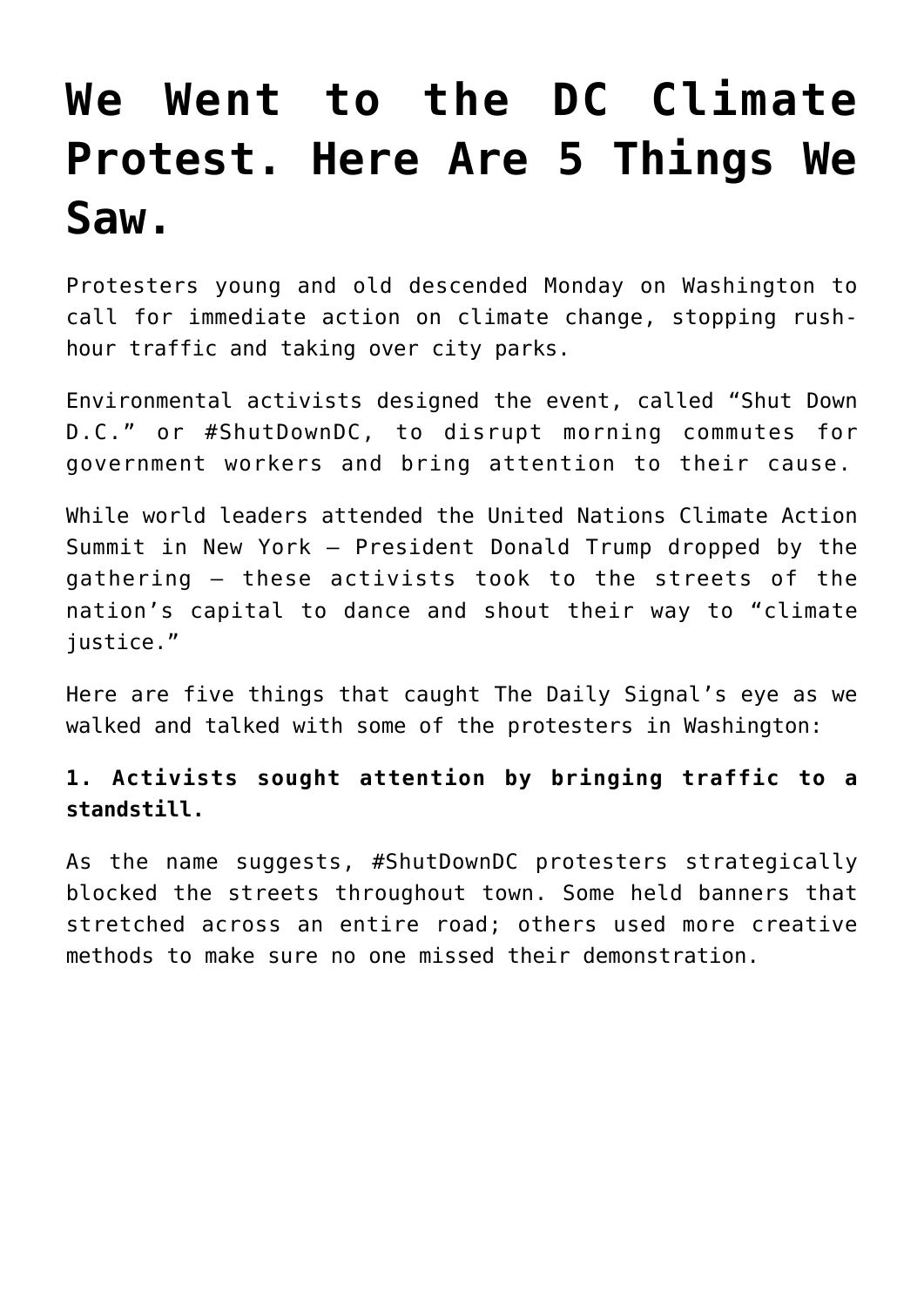

One group, called **Extinction Rebellion**, parked a massive pink yacht across a busy intersection, illegally interfering with traffic and dancing in the street until police arrived to tow the obstruction away.

Although some drivers honked in support of the activists, the hourslong traffic jam caused plenty of headaches for area residents as they drove to work.

## **2. They have a sense of urgency for legislative solutions.**

The D.C. climate protest featured a wide array of groups calling for everything from the Green New Deal to Trump's impeachment, but one message was clear: They want action now.

Protesters used blaring music and bullhorns to shout slogans demanding that politicians do something.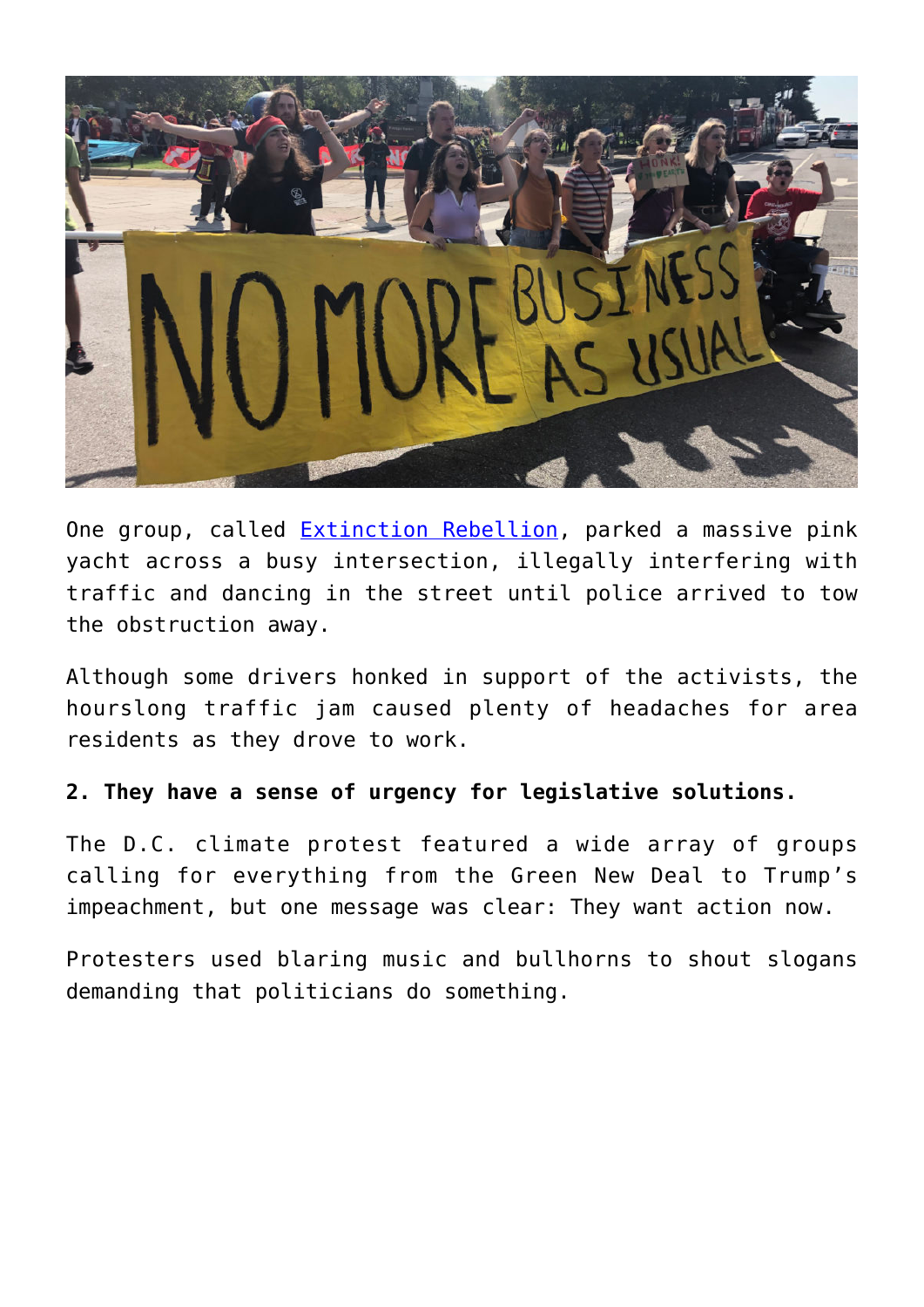

Others warned of impending doom within a dozen years if something isn't done immediately to curb global warming.

#### **3. The protest had a 1960s vibe.**

When the march of banner-waving protesters arrived at Farragut Square, they set up speakers for a DJ who provided dubstep music with a pulsing beat.

The mildly psychedelic combination of individuals standing by in shining silver costumes as a 24-year-old D.C. woman danced barefoot on the grass in a simple brown dress felt like a step back in time.

Rhetorical hippie-isms added to the charm.

"We're coming here to declare a climate emergency," Northern Virginia resident Nick Brana, 30, told The Daily Signal. "We're taking the streets, because everything we've tried to do by democratic means has failed. We've tried voting, we've tried protesting, we've tried the phone calls, meetings with elected officials. None of it has worked."

"Underprivileged people feel the consequences of climate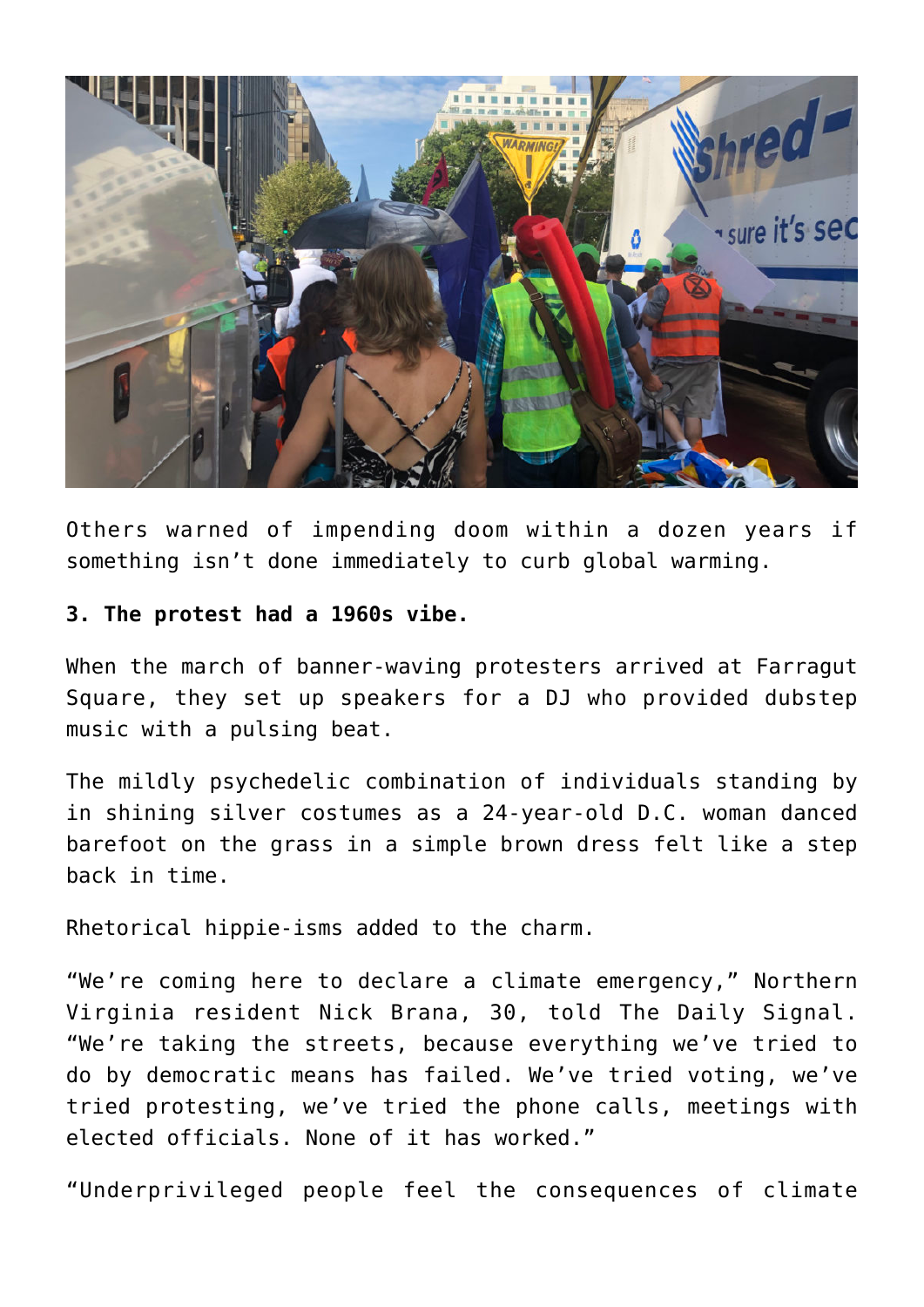change all the time," Brana added. "The difference is that this time, we're here on K Street [and] the Capitol building is right over there, so we're impacting the corporations, the politicians who are responsible for it now. That's the difference."

A touch of anger added a little spice to the event.

Person after person refused to speak with reporters from The Daily Signal, which is the multimedia news organization of The Heritage Foundation. One emailed The Daily Signal to withdraw her consent to be quoted.

## **4. Participants drew inspiration from the Hong Kong protests.**

Several groups imitated the use of umbrellas as a rebel symbol that was made famous by the mounting pro-democracy protests in Hong Kong.

Calling themselves "climate rebels," the D.C. protesters spray-painted green hourglass symbols on their umbrellas by way of emulating the strategies of the Hong Kong protesters who last month clogged an airport.